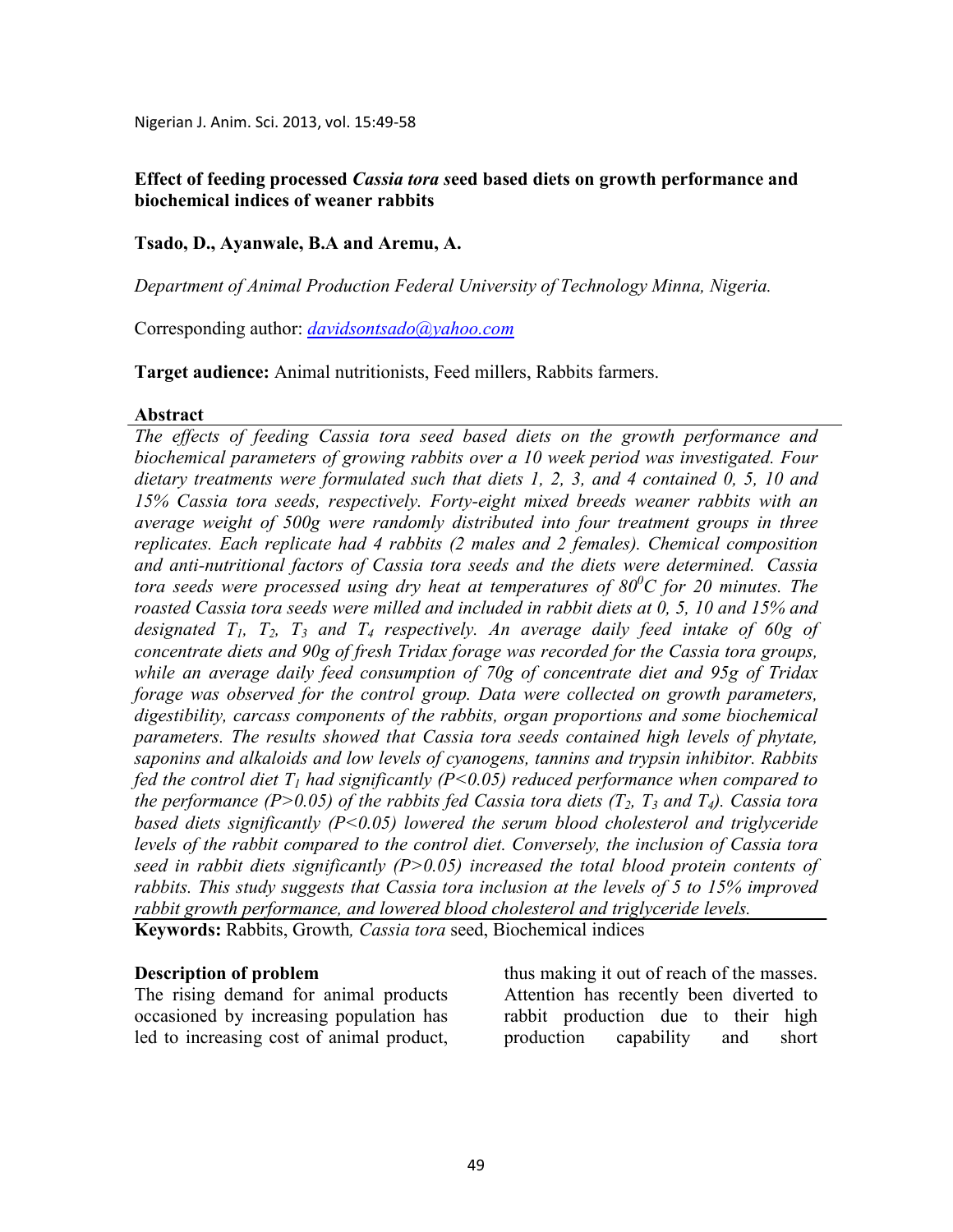production cycle, as one of the fastest ways of meeting the increasing demand for animal product needs (1).

The cost of grains and manufactured feeds are always on the increase, hence livestock for consumption in Nigeria should be those which are less dependent on grains. As the prices of cereal grains become very high and the demand for them become very competitive between man and livestock, those animals capable of converting grass into body meat become more important and more attractive to rear especially for profit making.

Research works have been carried out to determine the effect of *Cassia tora* seed protein on blood fat of rats with hyperlipemia. It was reported that different doses of protein of *Cassia tora* seeds as well as combining application of low doses of *Cassia tora* had effect on total cholesterol (TC), triglyceride (TG), low density lipo-protein cholesterol (LDLC) and high density lipo-protein cholesterol (HDLC) of rats with hyperlipemia. The results showed that protein of *Cassia tora* seeds can reduce the TC, TG and LDLC of rats with hyperlipemia (2). If this reduction is replicated in rabbits it will be a welcome development for rabbit consumers especially those who are hypertensive and those with chronic heart related diseases.

In another related study reported by (2), observed that *Cassia tora* seed enhanced faecal lipid excretion and may cause a reduction in serum and hepatic lipid concentrations in rats during lipid metabolism. *Cassia tora* contain antinutrients such as tannins, phytate, saponin, lectins, trypsin inhibitor and alkaloids which are deleterious or indeed toxic to animals or man (3,4). This study was designed to evaluate the effect of *Cassia tora* seed based diets on growth performance, serum blood total protein, cholesterol and triglyceride contents of growing rabbits.

## **Materials and methods** *Experimental site*

This research work was conducted at the Rabbit Unit of the Teaching and Research Farm, School of Agriculture and Agricultural Technology, Federal University of Technology Minna. Minna is located on longitude  $6^033$ ' East and latitude 9<sup>0</sup>45' North.

# *Sources of feed ingredients*

*Cassia tora* seeds were procured from the National Animal Production Research Institute (NAPRI), Zaria. Other feed ingredients were purchased from a reputable commercial feed mill in Kaduna.

# *Experimental design*

Complete Randomized Design (CRD) was used in allotting forty-eight weaned rabbits to four experimental Treatments, with each treatment group having three replicates. Each replicate had four rabbits in mixed sexes of ratio 2:2 (2 males to 2 females). Each of the four treatment diets contained 0, 5, 10 and 15% *Cassia tora* seeds levels, respectively. The composition of experimental diets is shown in Table 1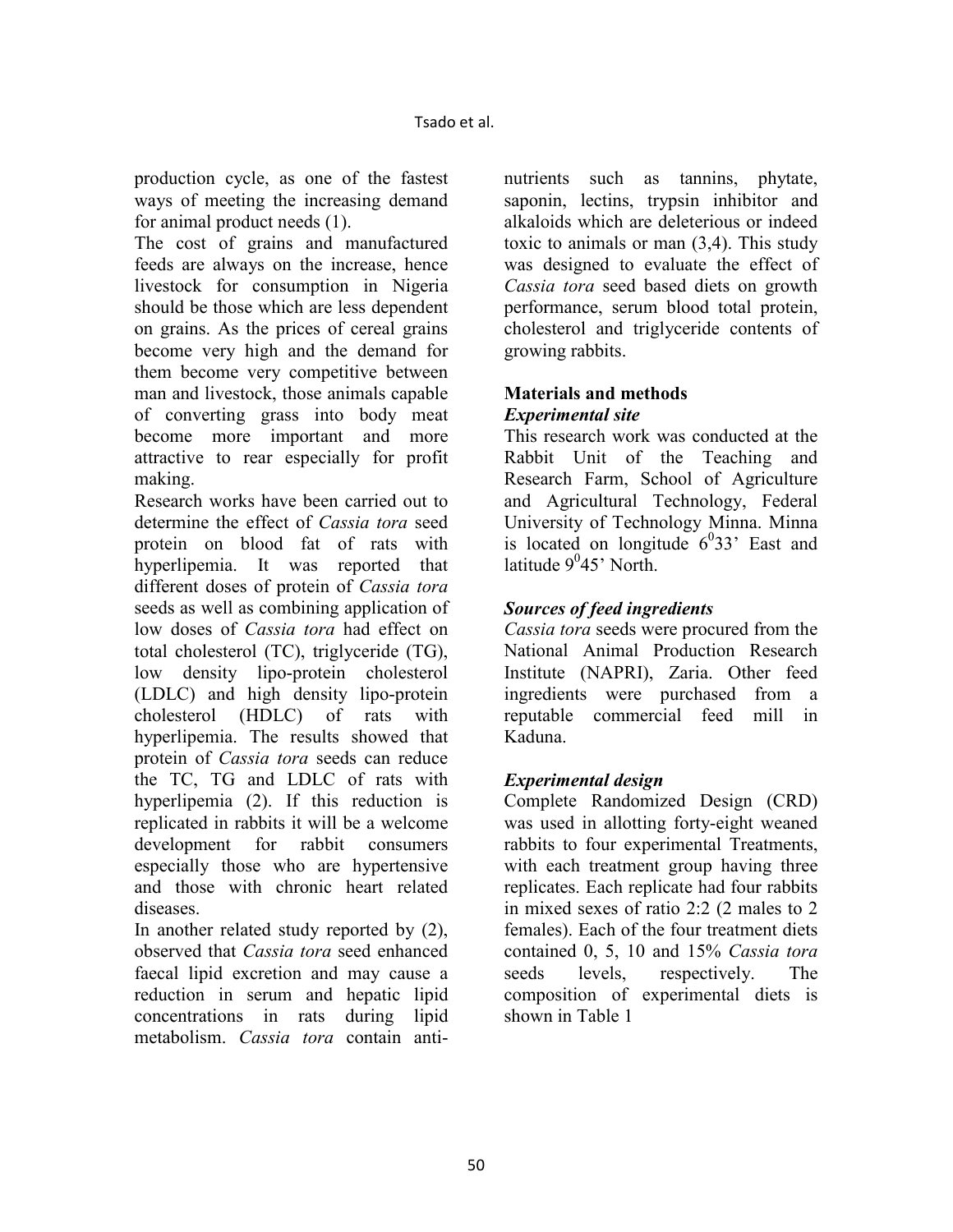The proximate composition of the experimental diets was determined by (5) methods. The proximate composition results are shown in Table 2.

## *Management of experimental rabbits*

The rabbits were about 5 weeks old and had an average weight of 500g. The rabbits on arrival at the farm were given antibiotics, mineral vitamin mix and dewormer. The rabbits were housed in a two-tiers hutches partitioned into twelve compartments, with each compartment measuring 0.7m x 0.6 x 0.5m. There were four rabbits per compartment. The cages were designed to ensured cross ventilation and exclude rodents and other pests. The cages were provided with wire mesh floor that allows for separate collection of urine and faeces. Each compartment was also provided with both feed and water troughs. The cages were thoroughly disinfected before stocking.

## *Management of performance of rabbits*

Weighed quantities of Tridax and *Cassia tora* seed diets was supplied to the rabbits daily and the remnant feed in feed bag were also weighed. The feed consumed by a rabbit for a day was obtained by difference between feed supplied and the remnant feed.

Feed and water were given *ad libitum.*  Body weight was determined by weighing the rabbit in each replicate on weighing scale on arrival (initial body weight) and at the end of each week. The difference between initial live weight of rabbit and that computed as final live

body weight at the end of the feeding trial constituted the final body weight gain.

## *Chemical analysis*

Ground samples of raw and processed *Cassia tora* seeds were taken to the National Research Institute for Chemical Technology (NARICT), Zaria for the determination of the following antinutrients. Tannins: using the spectrophotometric method (6), Cyanogens using Alkaline pictrate method (7). Alkaloids: were determined using the gravimetric method (8). Phytate using method for rapid determination of phytate (9), Trypsin inhibitor: These were determined by spectrophotometric method (10) and Saponins: were determined using spectrophotometric method (11).

## *Processing of Cassia tora seeds*

The processing method involved soaking *Cassia tora* seeds in water at room temperature for an hour to reduce seed hardiness after which the seeds were thoroughly washed to ensure elimination of sand and other particles and then air dried for 30 minutes to reduce the moisture contents of the seeds. The air dried seeds were then subjected to heat treatment (toasting) for 20 minutes at temperature of  $80^{\circ}$ C until its beany taste disappears. This is because low temperatures of dry heat are known to be unable to destroy several anti-nutrients.

The roasted *Cassia tora* seeds were then weighed with a weighing scale and milled before mixing it in the diets. The mixed diets designated  $T_1$ ,  $T_2$ ,  $T_3$  and  $T_4$ were then pelleted.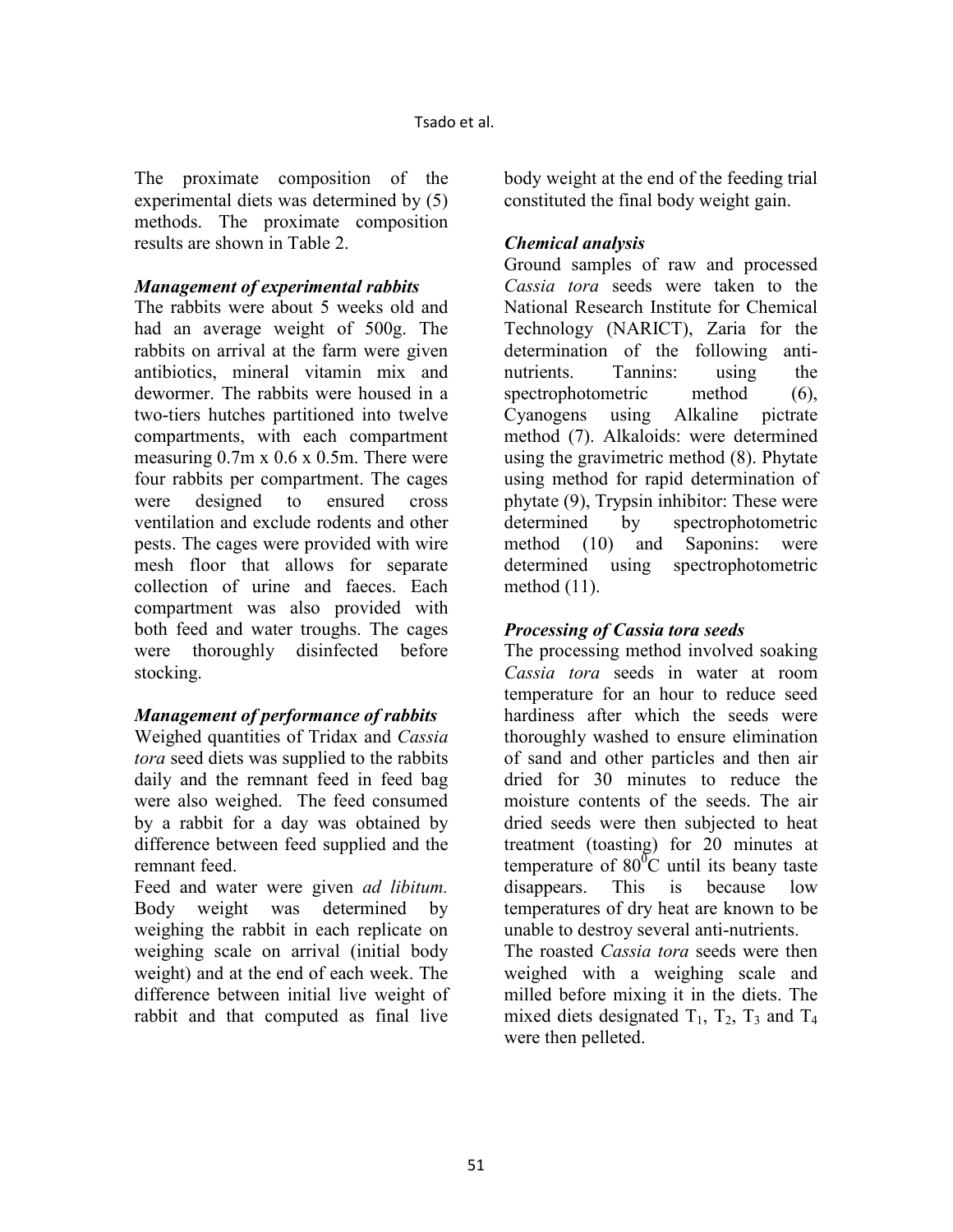Tsado et al.

### *Biochemical studies*

At the end of the feeding trial, blood samples of rabbits were collected at slaughter from the slit jugular vein. About 2.5ml of blood was collected from a rabbit per replicate into tubes containing Ethylene diamine tetra acetate (EDTA) and another 2.5ml of blood collected into hypodermic (insulin) syringes. Plasma was separated from the blood samples in EDTA bottles with a micro pipette into a test tube for triglyceride and cholesterol chemistry evaluation. The cholesterol and triglyceride assay of blood plasma were done by Enzymatic colorimetric methods using RandoX $<sup>R</sup>$  diagnostic cholesterol kit</sup> (BIO LAB with code 80106.2 x 100ml cholesterol CHOD-PAP<sup>R</sup>) and RandoX<sup>R</sup> diagnostic triglyceride reagent procedure (GPO-PAP method RandoX Laboratory Ltd, UK) respectively as described by (12). While the blood samples in the hypodermic syringes were used to determine serum total protein. The serum total protein was analyzed colometrically using diagnostic reagent kits described by (13).

## *Data analysis*

Data obtained were subjected to statistical analysis using one way analysis of variance (ANOVA), as described by (14). Significant means were separated using the Duncan's Multiple Range Test (15). The computer package used was Statistical Package for Social Sciences (16).

## **Results and Discussion**

Table 1 showed that almost all the nutrient values were within the range recommended by (17, 18, 19, 20) for rabbits in the tropics. The crude fibre of the experimental diets which ranged between 6.00% in Treatment 2 to 8.00% in Treatment 1 was lower than the 10% recommended by  $(21)$ , 7.5-8.0% by  $(22)$ for weaner rabbits. However, the crude fibre content of the diet was in agreement with the values obtained by  $(23)$  who recommended 6-10% crude fibre levels for weaner rabbits. Generally, the CP and CF contents of the diet in Table 2 were adequate for weaned rabbits (24, 25, 26).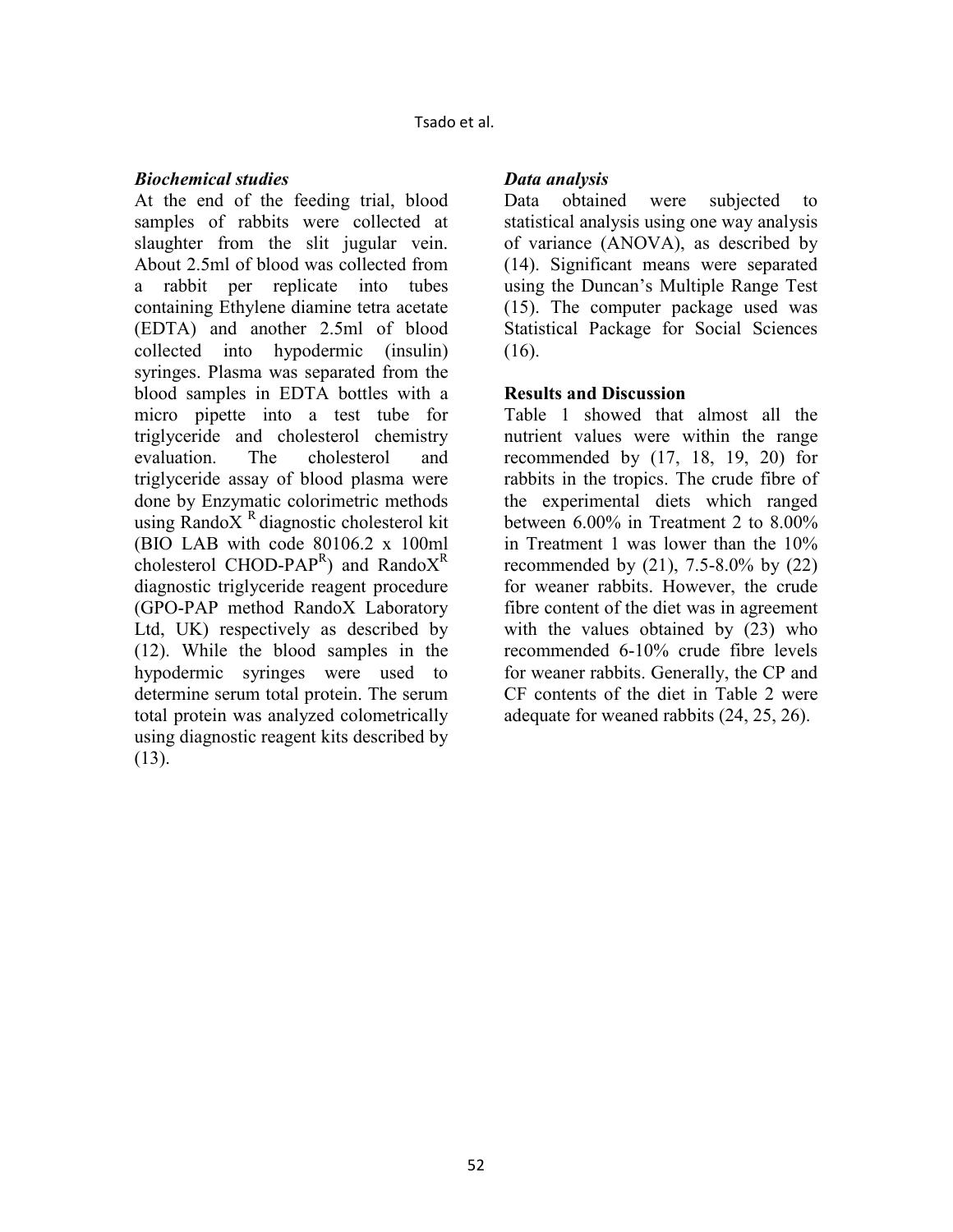#### Tsado et al.

|                              | Cassia tora inclusion levels (%) |              |              |               |  |
|------------------------------|----------------------------------|--------------|--------------|---------------|--|
| Ingredients $(\% )$          | $0.00(T_1)$                      | 5.00 $(T_2)$ | $10.00(T_3)$ | 15.00 $(T_4)$ |  |
| Maize                        | 30.45                            | 28.15        | 26.00        | 24.00         |  |
| Wheat offal                  | 27.46                            | 25.00        | 26.00        | 25.55         |  |
| Full fat Soya bean           | 20.89                            | 22.65        | 20.25        | 19.25         |  |
| Groundnut cake               | 15.00                            | 13.00        | 11.55        | 10.00         |  |
| Cassia tora                  | 0.00                             | 5.00         | 10.00        | 15.00         |  |
| Oyster shell                 | 1.50                             | 1.50         | 1.50         | 1.50          |  |
| Bone meal                    | 3.00                             | 3.00         | 3.00         | 3.00          |  |
| Lysine                       | 0.60                             | 0.60         | 0.60         | 0.60          |  |
| Methionine                   | 0.55                             | 0.55         | 0.55         | 0.55          |  |
| Salt                         | 0.30                             | 0.30         | 0.30         | 0.30          |  |
| Vitamin premix               | 0.25                             | 0.25         | 0.25         | 0.25          |  |
| Total                        | 100                              | 100          | 100          | 100           |  |
| Calculated analysis (%)      |                                  |              |              |               |  |
| Protein                      | 18.0                             | 18.0         | 18.0         | 18.0          |  |
| Crude fibre                  | 7.45                             | 8.20         | 8.15         | 8.35          |  |
| Calcium                      | 1.74                             | 1.68         | 1.81         | 1.87          |  |
| Phosphorus                   | 0.88                             | 0.84         | 0.86         | 0.80          |  |
| Energy ( $Kcal/kg^{-1}$ ) ME | 2.75                             | 2.80         | 2.82         | 2.85          |  |

**Table 1: Composition of the experimental diets fed to the weaner rabbits**

Premix supplied per 2.5kg contains:

Retinol acetate (10000000 iu), Vit. D<sub>3</sub> (2000000 iu), Vit E ( 15000 iu), Vit B (3000mg), Niacin (15000mg), Calcium pantothenate (800mg), Vit. B<sub>6</sub> (3000mg), Vit. B<sub>12</sub> (10mg) Vit. K<sub>3</sub> (2000mg), Biotin (20gm), Folic acid (500mg), Choline chloride (250,000mg), Manganese (75000mg), Iron (25000mg), Copper (5000mg), Zinc (70000mg), Selenium(150mg), Iodine(1300mg), Magnesium (100mg), 500g ethoxyquin and BHT (700g)

|                               | Dietary Cassia tora levels (%) |       |       |       |  |
|-------------------------------|--------------------------------|-------|-------|-------|--|
| Parameters                    | 0.00                           | 5.00  | 10.00 | 15.00 |  |
| Dry matter $(\% )$            | 91.20                          | 91.00 | 91.20 | 91.30 |  |
| Moisture content $(\%)$       | 8.80                           | 9.00  | 8.80  | 8.70  |  |
| Crude protein $(\% )$         | 20.50                          | 18.55 | 17.50 | 16.75 |  |
| Crude fibre $(\% )$           | 8.00                           | 6.00  | 6.17  | 6.10  |  |
| Ether extract $(\% )$         | 15.00                          | 13.50 | 11.00 | 11.50 |  |
| Total ash $(\%)$              | 7.00                           | 5.50  | 4.00  | 4.00  |  |
| Nitrogen free extract $(\% )$ | 40.70                          | 47.45 | 52.53 | 52.95 |  |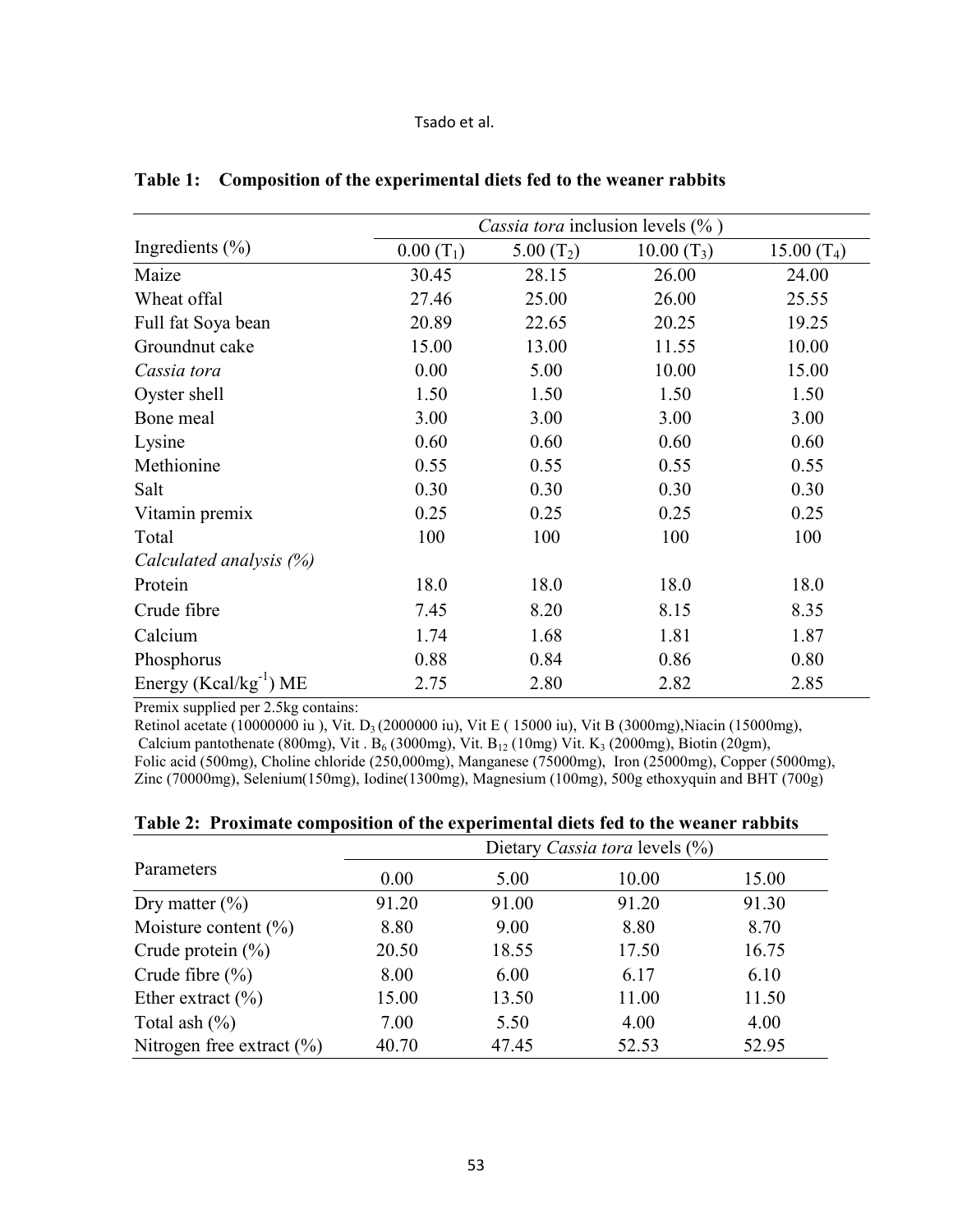Table 3 shows the anti-nutrients in both raw and processed *Cassia tora* seeds. *Cassia tora* seeds contain high levels of phytate, saponins and alkaloids and low levels of cyanogens, tannins and trypsin inhibitor. On processing, the results

showed a significant reduction of all the anti-nutrient contained in the seed by 64- 81%. These levels of reduction had to a large extent, rendered the anti-nutrients inactive and the seeds safer for rabbits consumption (27).

| Anti-nutrients                                                                                                                                                                                                                  | Raw Cassia | Processed Cassia | % Reduction |
|---------------------------------------------------------------------------------------------------------------------------------------------------------------------------------------------------------------------------------|------------|------------------|-------------|
| Tannins $(mg/100g)$                                                                                                                                                                                                             | 103.20(b)  | 28.60            | 72.30       |
| Phytate $(mg/100g)$                                                                                                                                                                                                             | 789.00(a)  | 152.00           | 80.70       |
| Cyanogenic glycoside (mg/100g)                                                                                                                                                                                                  | 0.558(b)   | 0.124            | 77.80       |
| Alkaloid $(\%)$                                                                                                                                                                                                                 | 2.50(a)    | 0.90             | 64.00       |
| Saponin $(\%)$                                                                                                                                                                                                                  | 3.60(a)    | 1.00             | 72.20       |
| Trypsin inhibitor (Tui/mg)                                                                                                                                                                                                      | 13.70(b)   | 2.60             | 81.00       |
| $\sim$ . The contract of the contract of the contract of the contract of the contract of the contract of the contract of the contract of the contract of the contract of the contract of the contract of the contract of the co |            |                  |             |

|  |  |  |  |  | Table 3: Effect of processing on anti-nutrients in Cassia tora seeds |
|--|--|--|--|--|----------------------------------------------------------------------|
|--|--|--|--|--|----------------------------------------------------------------------|

a: anti-nutrients above lethal levels. b: anti-nutrients below the lethal levels.

The growth performance of rabbits fed the different levels of *Cassia tora* seed diets supplemented with Tridax forage is shown in Table 4. Although all the rabbits showed positive growth rate, *Cassia tora* fed rabbits had higher final body weights. The body weights of rabbits increased as the level of *Cassia tora* increased except in 10% *Cassia tora* level. This result is similar to that obtained by (28),that increasing the *Cassia tora* content of concentrate diets had significant effect on final body weights of rats. Feed efficiency values of the treatment groups showed that *Cassia tora* seed diets were superior and significantly (P>0.05) different from those of the control diet. Similarly, rabbits on *Cassia tora* seed diets converted their feeds at almost the same level of efficiency.

The results of chemical evaluation of serum total protein cholesterol and triglyceride are shown in Table 5. Rabbits fed the control diet had significantly (P<0.05) lower blood protein than rabbits fed 5, 10 and 15% *Cassia tora* seed diets. However, feeding of the control diet led to significantly (P<0.05) elevated serum blood cholesterol and triglyceride levels compared to the levels in the other groups of rabbits  $(T_2-T_4)$ . Cholesterol levels were higher in the control group and reduced as *Cassia tora* inclusion levels increased. This trend is similar to the findings reported by (2) in rats. The author observed that varying doses of protein of *Cassia tora* seeds had effects on levels of triglyceride and cholesterol in blood fat of rats due to Oxytoxic activities.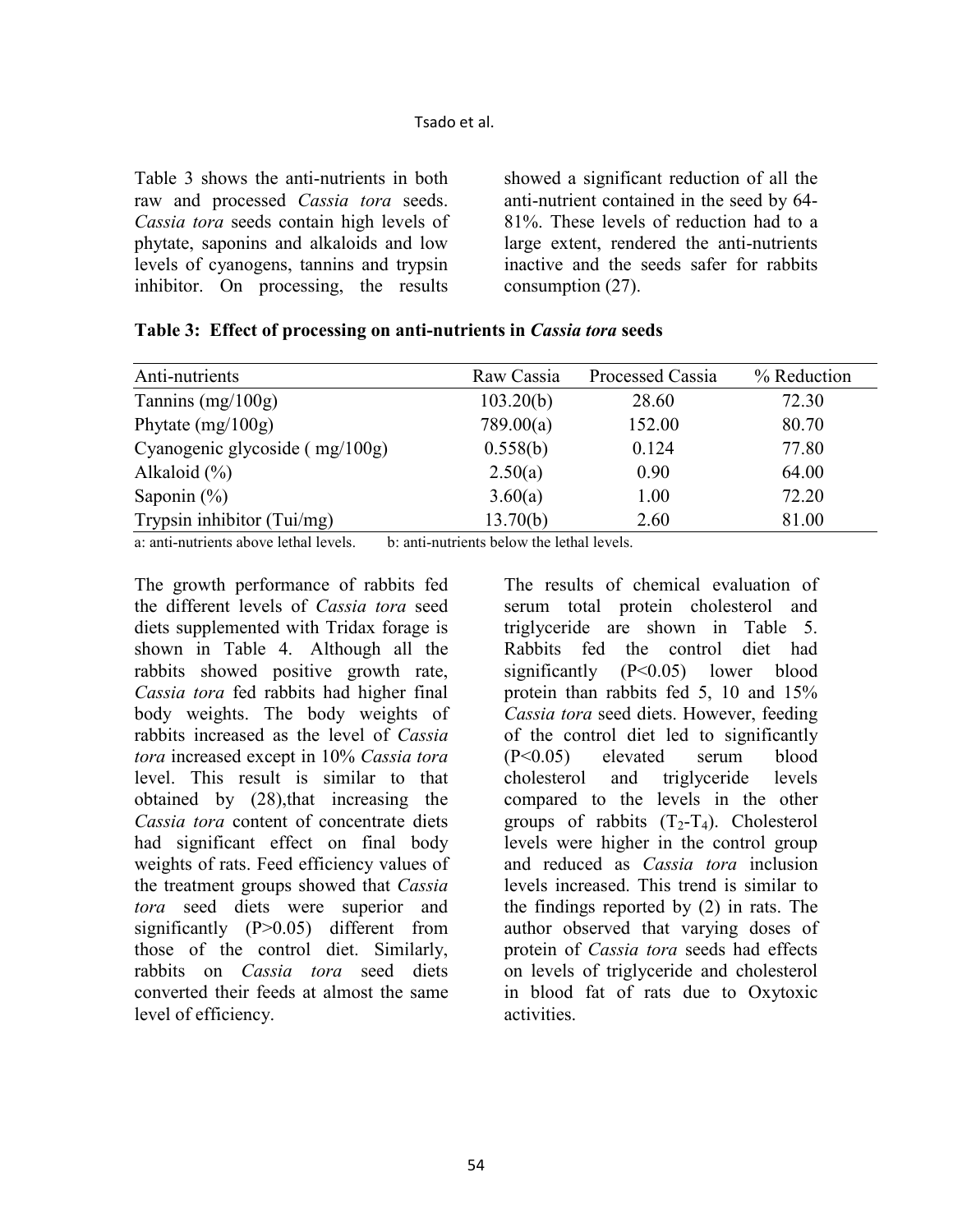|                                |                    | Cassia tora levels (%)           |                                           |                                                                                         |           |  |
|--------------------------------|--------------------|----------------------------------|-------------------------------------------|-----------------------------------------------------------------------------------------|-----------|--|
| Parameters                     | 0.00               | 5.00                             | 10.00                                     | 15.00                                                                                   | LS        |  |
| Initial body weight/rabbit (g) | 496.67             | 496.67                           | 496.67                                    | 496.67                                                                                  | <b>NS</b> |  |
| Final body weight (g)          |                    |                                  | $2203.33^{b}$ $2553.33^{a}$ $2493.33^{a}$ | $2556.67^a$                                                                             | $\ast$    |  |
| Daily body weight gain (g)     | $24.38^{b}$        | $29.38^{a}$                      | $28.52^a$                                 | 29.57 <sup>a</sup>                                                                      |           |  |
| Final body weight gain (g)     | $1706.66^{\circ}$  | $2056.66^a$ 1996.66 <sup>a</sup> |                                           | $2070.00^a$                                                                             | *         |  |
| Daily forage intake (g)        | $105.03^a$         | $90.03^d$                        | $95.05^{\circ}$                           | $98.57^{b}$                                                                             | $\ast$    |  |
| Daily concentrates intake (g)  | 71.21 <sup>a</sup> | $63.50^{\rm d}$                  | $68.55^{b}$                               | $66.21^{\circ}$                                                                         | $\ast$    |  |
| Total feed intake (g)          |                    |                                  |                                           | 12336.80 <sup>a</sup> 10741.00 <sup>d</sup> 11451.60 <sup>c</sup> 11536.30 <sup>b</sup> | $\ast$    |  |
| Feed efficiency                | 0.13 <sup>c</sup>  | 0.19 <sup>a</sup>                | 0 1 7 $^{\rm b}$                          | $0.17^{b}$                                                                              | $\ast$    |  |

**Table 4: Growth performance of rabbits fed different levels of processed** *Cassia tora* **seed diets supplemented with** *Tridax procumbens* **for 10 weeks** 

a, b, c, d: Mean values with different superscripts along the same row are significantly different  $(P<0.05)$  LS: level of significance \*: significant difference  $(P<0.05)$  NS: not significant  $(P>0.05)$ 

In this study, values for total protein, cholesterol and triglyceride in 5, 10 and 15% levels were not significantly (P>0.05) different from each other. Low levels of cholesterol and triglyceride in blood play important role in the

prevention of vascular diseases. Artheriosclerosis which is narrowing of blood vessels and hypertension are all side effects of high consumption of cholesterol and triglycerides. (29).

### **Table 5: Chemistry evaluation of some biological indices**

|                                 |                        | <i>Cassia tora</i> levels (%) |                                                                                                           |                    |  |  |  |
|---------------------------------|------------------------|-------------------------------|-----------------------------------------------------------------------------------------------------------|--------------------|--|--|--|
| Parameter                       | 0.00                   | 5.00                          | 10.00                                                                                                     | 15.00              |  |  |  |
| Total Protein in blood $(g/dl)$ | $5.42^b \pm 0.20$      | $6.21^a \pm 0.13$             | $6.94^a \pm 0.00$                                                                                         | $6.81^a \pm 0.19$  |  |  |  |
| Cholesterol level (mg/dl)       | $92.57^{\circ}$ ± 1.61 | $79.7^b \pm 7.78$             | $73.16^b \pm 1.61$                                                                                        | $76.43^b \pm 3.03$ |  |  |  |
| Triglyceride level (mg/dl)      |                        |                               | $364.29^{\text{a}}\pm 0.30235.72^{\text{b}}\pm 10.10221.43^{\text{b}}\pm 10.10242.86^{\text{b}}\pm 40.40$ |                    |  |  |  |

a, b: Mean values with different superscripts in the same row are significantly different (P<0.05).

### **Conclusion and Applications**

It was concluded that:

1 Rabbits fed diets supplemented with *Cassia tora* seeds had improved final body weight, body

weight gain and converted their feeds on higher efficiency levels.

2 Feeding of *Cassia tora* seed based diets led to significantly  $(P<0.05)$ lower serum blood cholesterol and triglyceride levels compared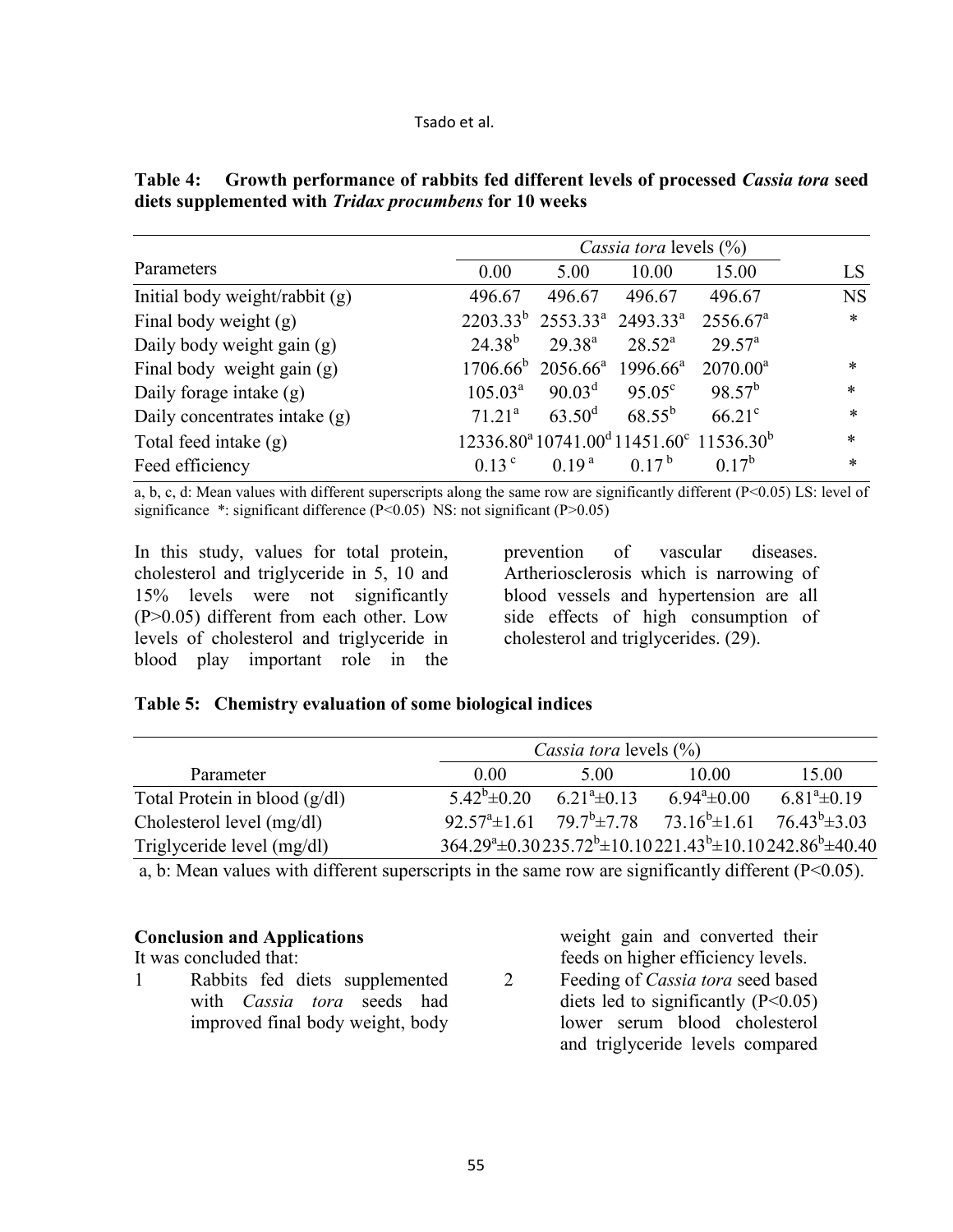to the levels in the control group of rabbits.

- 3 The processing of *Cassia tora* seeds also led to significant reduction of all the anti-nutrients contained in the seeds by 64-81%. These levels of reduction had rendered the anti-nutrients tolerable and the seeds safe for rabbit consumption.
- 4 Processed *Cassia tora* seeds can be included in the diets of rabbit up to 15% to increase serum total blood protein and conversely reduce cholesterol and triglyceride levels as the inclusion levels increases.

## **References**

- 1. Kalio, G. A.; Etala, I. and V. E. Ginika (2008). Rabbit meat as a preferred animal protein source in Ekpeye Kingdom of Rivers state. Living Research Rural Development. 20 (1).
- 2. Tsing Hua (2005). Effects of cassia seed protein and anthruquinine glycoside on blood fat of rats with hyperlipemia. *Chinese Journal of Clinical Rehabilitation* Vol 30 Pg. 280- 286.
- 3. Liener, I.E. (1986). Antinutritional factors as natural toxicants in feeds. The Macmillan Company of India. Pg 1815-1831.
- 4. Huisman, J Vande Poel, Jones, D.O and Pesti, G.M. (1989) comparative performance of Rabbits and broilers. *utrition*

*Reports International*. 10 (1): 133-135.

- 5. A.O.A.C. (2000). Association of Official Analytical Chemists'. Official Methods of Analysis, 17<sup>th</sup> Edition, AOAC, Washington D.C.
- 6. Makkar, H.P.S., Blummel, M., Borowy, N.K. and Becker, K (1993). Gravimetric of tannins and their correlations with chemical and protein precipitation methods.
- 7. A.O.A.C. (2005). Association of Official Analytical Chemists'. Official Methods of Analysis, 18<sup>th</sup> Edition, AOAC, International Maryland, U.S.A.
- 8. Harbone, J.B. (1980). Phytochemical methods. Chapman and Hall. New York.
- 9. Lucas, G.M. and Markakas, P. (1975). Phytic acid and other phosphorus compound of beans *(phaseolus vulgaris)* J. Agric Fd Chem. 23:13-15.
- 10. Kakade, N.A.L., Simon, N. and Liener, I.E. (1969). An evaluation of natural versus synthetic substrates for measuring the antitryptic activity of soyabean samples. *Cereals chemistry* 46:518-521.
- 11. Onwuka, C.F.I. (1996). Plant phytates and saponins and their effects on nutrient utilization by goats. *igerian Journal of Animal Production* 23:53-60.
- 12. Brij, M.M., Howard, M.R., Bharan, V.M. (1990). Clinical, Biochemical and Haematological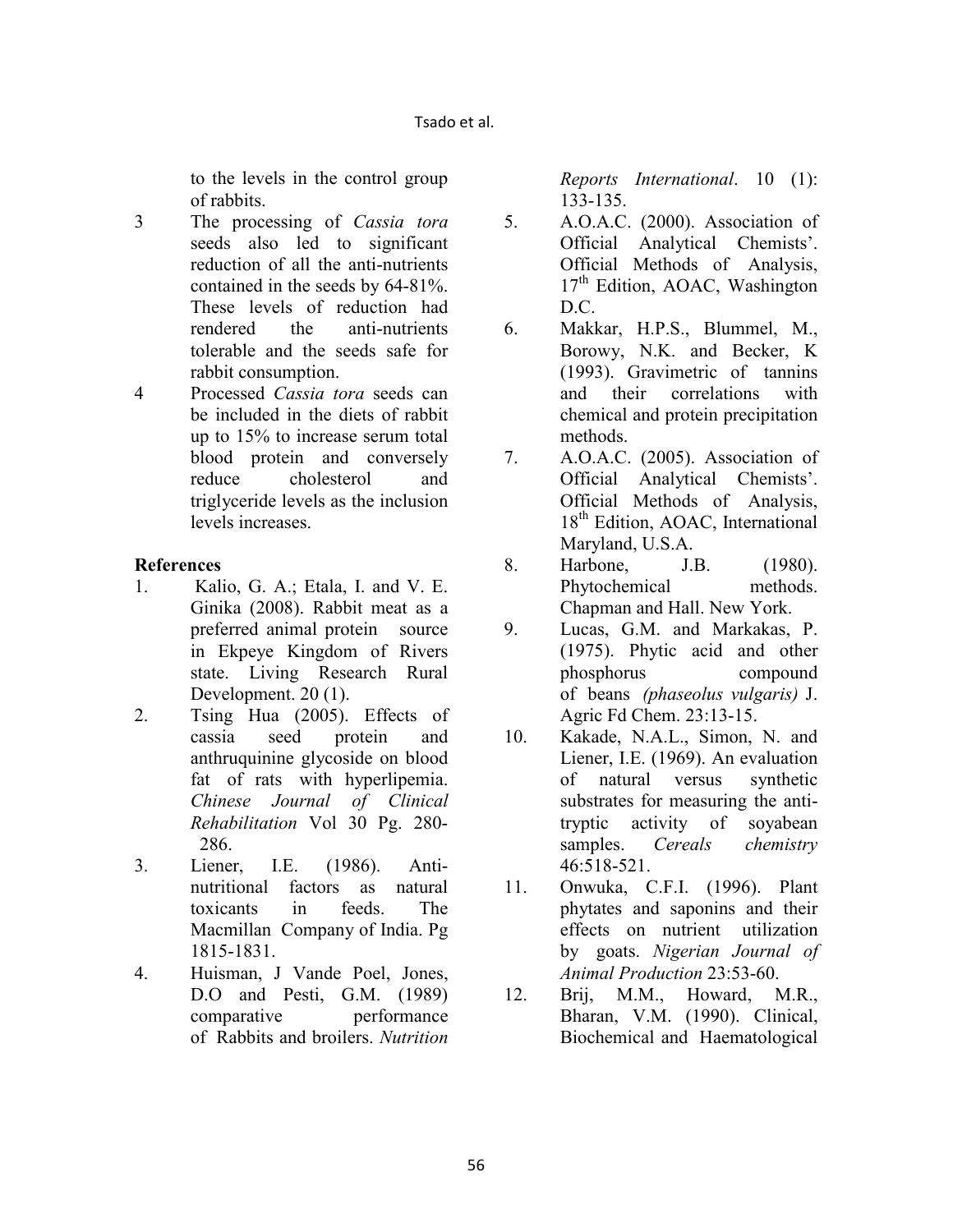Reference values in normal experimental animals. Massan Publishing Company U.S.A. Inc.  $Pg 110 - 115.$ 

- 13. Varley, H., Gowelock, A.H. and Bells, M. (1980). Determination of Serum Urea using acetyl monoxide method.<br>Practical Biochemistry 5<sup>th</sup> Practical Biochemistry, Edition. William Heinemann Medical Books Ltd. London. Pg 125 – 135.
- 14. Zar, Jerrold H. (1984).<br>Biostatistical Analysis 2<sup>nd</sup> Biostatistical Analysis. Edition, Prentice-Hall, Inc. New Jersey.
- 15. Duncan, D.B., (1955). Multiple Range and Multiple F-tests, Biometrics 11:1-42.
- 16. SPSS (2006). Statistical Package for Social Sciences: Analysis system 15.0 standard version serial.
- 17. Martins, A.M. and DeGroote, B.R (1994). Hand book on rabbit rearing. Publication of Butterworts. London. Pg 80 – 92.
- 18. Aduku, A.O. and Olukosi, J.O. (1990). Meat products and product marketing. Living Books Series, G.U. Publications Nigeria. Pg 30 – 48.
- 19. Fasanya, O.O.A and Ijaiya, A.T. (2002). Effects of varying levels of dietary protein on the carcass characteristics of growing rabbits. *igerian Journal of Animal Production*. 29(1):230.
- 20. Omole, T.A., Ajasin, F.O,Oluokun, J.A. and Tiamiyu,

A.K. (2007). Rabbit farming without green choice. Agricultural Publication Pp 22- 34.

- 21. De Blas, J.C. Black, R., and Baymen, A.C. (1986). Micro nutrient deficiencyan underlying causes of morbidity. *Bulletin of the World Health Organization*. 8(2):79.
- 22. Cheeke, P.R. and Patton, A.F. (1993). The significance of fibre in rabbit production. *Journal of Applied Rabbits Research*. 3(3):20-23.
- 23. Anugwa, A.C., Fetuga, B.L. and Oyenuga , V.A (1998). The effects of different dietary crude fibre levels on general performance of rabbits reared to slaughter weight. 1 st *Edition*, Macmillan Press. Ibadan. Pg 23 – 30.
- 24. NRC. (1977). National Research Council. Nutrient Requirement of Rabbit. National Academy of Science (NAS). Washington, U.S.A.
- 25. F.A.O (1982). Agriculture, Food and Nutrition for Africa. A Resource Book for Teachers in Agriculture. Food and Agriculture Organization, Publication Management Group. Pg. 412
- 26. Champe, K.A. and Maurice, D.V. (1983). Research Review: Response of early weaned rabbits to source and level of dietary fibre. *Journal of Applied Rabbit Research* 6:64- 67.